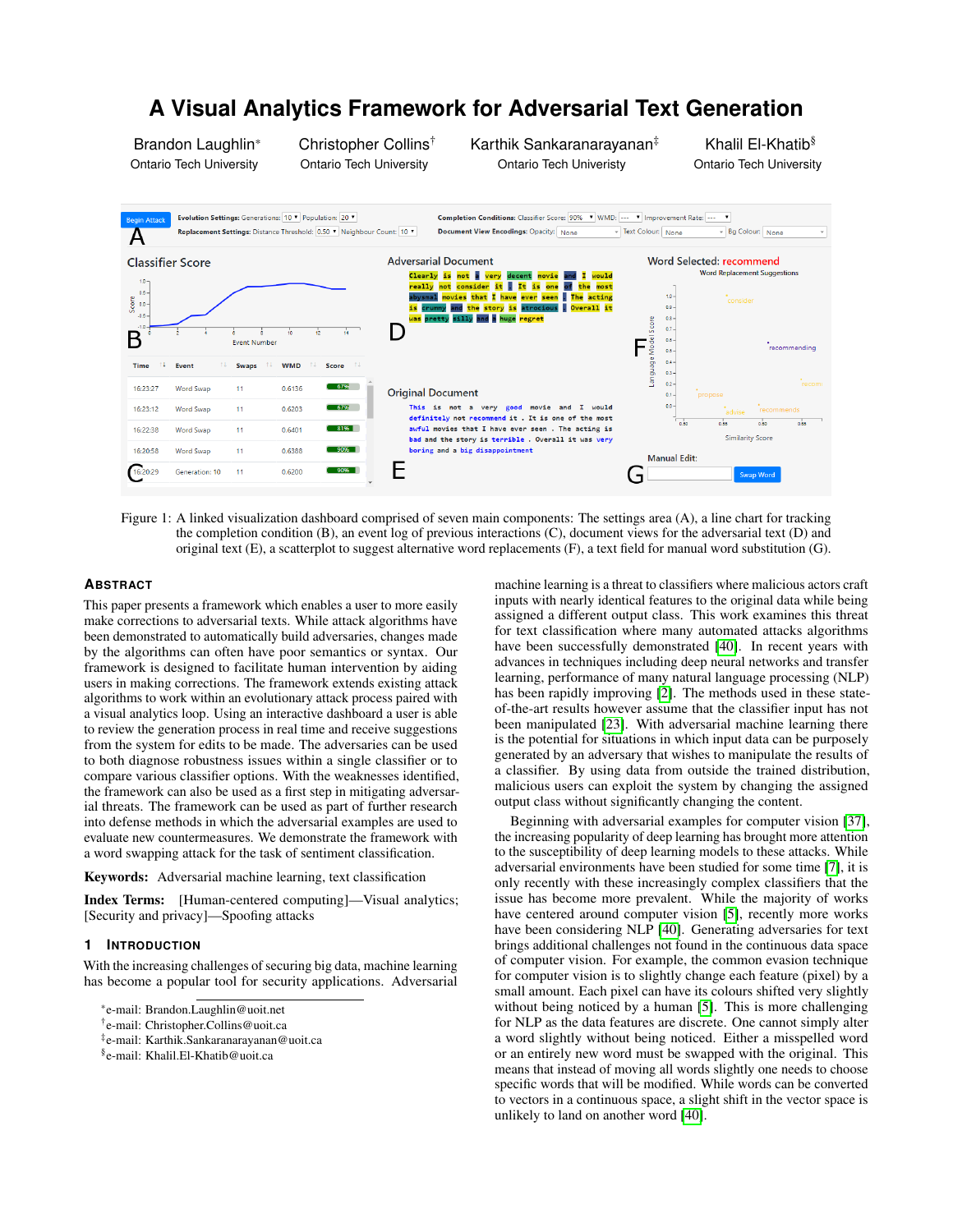Due to the large vocabulary space of languages, the same idea can be expressed in many ways, providing the flexibility to construct alternate phrasings. With this ability the goal of the adversary can be to change a text so that the target class is changed but a human would still obtain the same meaning as the original document. When developing NLP applications, replacing a word to a word with a very different meaning should alter the classification. However with adversarial examples, score changes can occur even when swapping semantically equivalent words [\[6\]](#page-9-6). While this can be done entirely through an automated attack algorithm, we advocate semiautomation where a human remains in the loop. This is important for the generation of adversarial texts as semantics are largely context dependent and therefore in need of manual user review.

Trying to troubleshoot the reasons for a lack of model robustness is complicated because of poor model interpretability. Deep learning classifiers essentially act as a black box with seemingly random reasoning as to the decision of the model [\[3\]](#page-9-7). Due to this it can be hard to determine how a change to the input will influence the output. Recently there has been a lot of attention on creating methods of better explaining complex machine learning systems [\[28\]](#page-9-8). It has become a popular research topic with initiatives such as Explainable Artificial Intelligence (XAI) [\[15\]](#page-9-9) that has the objective of exploring methods for increasing transparency in AI systems.

We propose a framework that combines an attack algorithm and a visual analytics dashboard for a human centered approach to generating adversarial texts. Starting with an automated evolutionary attack process, the system builds an adversarial example over a set of generations. After the algorithm has completed, the user can use an interactive dashboard to make adjustments to the resulting text to correct the semantics. The end objective is a more automated and efficient way to craft adversarial examples while allowing the user to adjust poor changes by the attack algorithm. Since the system uses an approach that is both black box and model agnostic, it is flexible and can be transferred to other classification tasks. The provided example in this paper is classifying document sentiment.

From the perspective of an attacker, adversarial examples can be used for tasks such as spamming, phishing attacks, online harassment and the spread of misleading information. This framework could be used as a way to combat such malicious activities through several uses. First, the framework identifies adversarial weaknesses for classifiers, by reviewing actual attack instances a user can better diagnose vulnerabilities in their classifiers. Once threats have been discovered users can correct any semantic inconsistencies in the examples and test whether the threats persist. Another benefit of crafting adversaries is using these semantically equivalent adversaries for adversarial training [\[14\]](#page-9-10) to strengthen the classifier. When a user has multiple model options they can do attack testing to compare the robustness of different models and choose the best one. Building a set of semantically equivalent adversaries can help to design more realistic and diverse threat models with varying levels of difficulty. Lastly our work can be used by security researchers in research on adversarial defense. Used as a means for building high quality training sets, the resulting adversaries can be used in research for new defense techniques.

Our contribution is as follows:

- A visual analytics framework which extends existing attack approaches to visualize specific attack instances in real time.
- Visualizations to support users in crafting semantically appropriate adversaries. A document view highlighting semantic inconsistencies is paired with a scatterplot that suggests word replacements.
- A risk management tool for testing different threat models. Using different text manipulation methods a user can compare results across different classifiers.

## **2 BACKGROUND AND RELATED WORKS**

Our framework involves research into the robustness and interpretability of machine learning models and the ways humans can be involved to improve results. In this section we start with a review of related works on adversarial machine learning, followed by research on how visual analytics has been used to help address these issues.

# **2.1 Adversarial Machine Learning**

There are two main forms of adversarial attacks: white box and black box. White box attacks involve having access to information about a classifier including the training data, the features, the scoring function, the model weights and the hyper parameters [\[7\]](#page-9-4). Black box attacks do not require any of this information and is the approach our framework supports. The only feedback required is the classifier score. Another distinction in attack types is the source from which an adversary can inject samples. The two options available are poisoning and evading [\[7\]](#page-9-4). Poisoning involves the ability to place adversarial examples in the training data that then becomes part of the data distribution the model is trained on. Evasion attacks only have access to a model after training has been complete. Our work deals with evasion as our task is to cause mistakes in classifiers that would already be trained. In instances where the classifier is updated over time on future iterations of data, some evasion samples may be part of future training, in part achieving a poisoning attack.

The underlying issue that enables adversarial examples to pose a threat to machine learning classifiers is a lack of robustness [\[23\]](#page-9-2). We define robustness as the degree to which a change in the input of the classifier results in a change to the output score. A robust model is more stable and therefore more predictable in the scores it generates. A less robust model can have a drastically different score for seemingly very similar inputs. It has been found that NLP classifiers often provide unrealistic confidence estimates that result in seemingly random inputs having high probability scores [\[12\]](#page-9-11). This was tested by using input reduction that involves iteratively removing a word from a document until the classification score changes greatly [\[12\]](#page-9-11). The authors found that all of the relevant words can be removed while leaving seemingly random words to a human observer. The solutions end up as several nonsensical words unrelated to the original document. This demonstrates the risks involved with model over-fitting (the loss of a model's ability to generalize).

The most common adversarial attack method in NLP is the white box scenario with this attack type more easily able to manipulate examples [\[40\]](#page-9-0). Black box attacks are more challenging but have still found success. As detailed further in Section [3.1,](#page-2-0) our framework is designed to work with any black box attack. Examples below are of different perturbation strategies that could be adapted to work with our evolutionary attack system. While these works automatically generate all of the adversaries, our framework is designed to extend these strategies to work with human intervention in a visual analytics dashboard. Attack types can be divided into two main groups: character based and word based. Character level attacks perform perturbations on individual characters within a word. Basic examples include attacks that use insertion, deletion, swapping, and substitution [\[22\]](#page-9-12). More advanced versions can use rare characters such as from other languages that are similar visually to the original character [\[10\]](#page-9-13). Word level attacks involve modifications at the level of entire words, most often replacing it with a semantically similar one. One example is replacement using neural machine translation [\[35\]](#page-9-14). The examples demonstrated in our work are based on a technique that swaps words using a genetic algorithm [\[6\]](#page-9-6).

#### **2.2 Visual Analytics**

There have been many works that involve the use of interactive visualizations for the explanation of machine learning models [\[24\]](#page-9-15). However, visual analytics work on adversarial attacks are limited.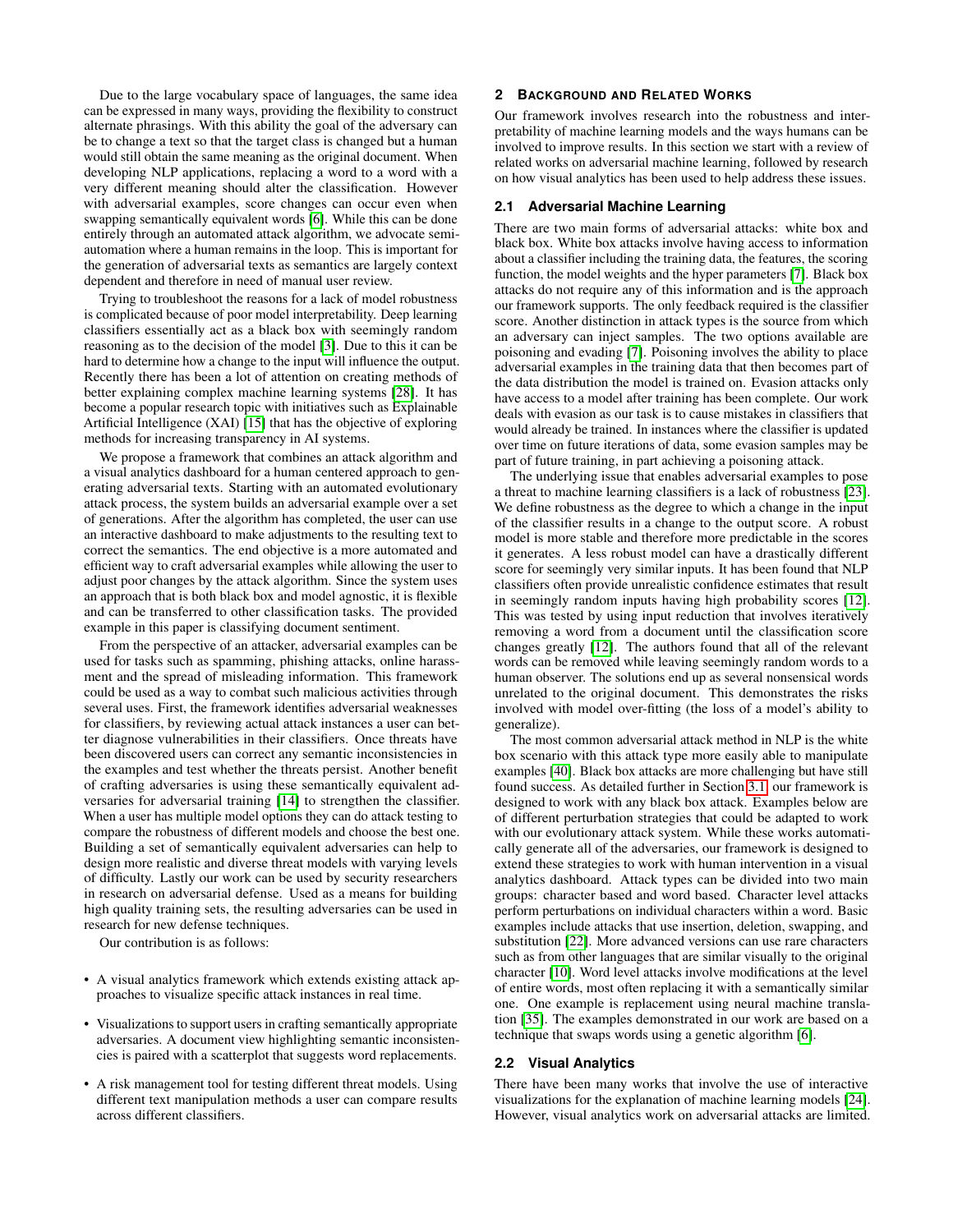<span id="page-2-1"></span>

Figure 2: Diagram of the framework architecture. The user interacts with the dashboard which sends commands to the server. The attack algorithm will send samples to the target classifier for testing. The resulting scores are processed by the attack system and an update is sent to the dashboard.

Related work pertaining to visualization of adversarial attacks is Adversarial Playground [\[30\]](#page-9-16) which specifically works with white box attacks for computer vision. Our work evaluates the use of adversarial examples in the discrete domain of NLP using black box and model agnostic approaches. In the domain of NLP a tool has been built to help users craft questions for a quiz game that trick information retrieval models [\[39\]](#page-9-17). The tool shows evidence for or against the right answer by highlighting influential words. Our work differs as our tool is designed for any text classification task while their tool works specifically for question answering algorithms. To our knowledge there does not yet exist any visual analytics research exploring the generation of adversaries for NLP classification.

Visual analytics systems have been designed to help users examine machine learning classifiers to help improve classifier performance though methods such as explanatory debugging [\[20\]](#page-9-18). Providing explanations for classifier errors has been found to improve trust in the predictions made by the model [\[9\]](#page-9-19). Our framework employs similar techniques by explaining behaviour with scores built from embedding distances and language models. In our task we have the specific debugging objective of making semantic corrections to the output by improving word swaps made by the attack algorithm.

Similar to our framework, other works have used visualizations to explain the behavior of classifiers. To explain model decisions, feature heat maps have been built that colour encode the words based on their importance to the classifier score [\[12\]](#page-9-11). Other works have visualized partial dependence plots [\[19\]](#page-9-20) and provided instance-level explanations [\[38\]](#page-9-21). Interpretability for a model can be defined as a global or local process [\[29\]](#page-9-22). A global explanation would provide details of how the system works as a whole to generate all of the results. Local scope explanations provide context to specific subsets or individual instances of the dataset, such as LIME [\[34\]](#page-9-23). Our framework provides local explanations for individual word selections. This means that the impact of word replacements are calculated at that specific location with the surrounding context taken into consideration with language models.

Most NLP classifiers represent the input using word embeddings which are numeric representations of words in a high dimensional vector space. Words with similar semantic meaning are positioned more closely in this vector space compared to words representing less related concepts. In order to visualize the relationship of words we represent the embedding relations using the euclidean and cosine distance between the word vectors. To help users more easily find word replacements, we provide scatterplots to explore the word embedding space. Related works have that have explored embedding spaces include a tool for concept building [\[31\]](#page-9-24) as well as comparing word relationships and embedding spaces [\[16\]](#page-9-25).

#### **3 FRAMEWORK DESCRIPTION**

The framework is designed as a combination of a client facing web dashboard and an attack server on the backend. The server contains the attack algorithms, word embeddings and language model. The user interacts with the server through the web dashboard which translates the interactions into commands for the server. The server then

attacks the target classifier using an attack configuration chosen by the user. An overview of the framework can be seen in Figure [2.](#page-2-1) This architecture design was chosen to easily facilitate communication between the client and the attack process. The analytics can be done on a powerful server that can deliver the results to a web browser on any device. The web browser enables an interactive visualization dashboard to present the results of the service to the user.

In order to support uses in a wide variety of environments and use cases, flexibility was a central design goal. To support a flexible approach, the framework is model-agnostic and supports any black box attack. All parts of the architecture are delivered as a black box where the user does not need to know the underlying details of any component used as they are abstracted into the service. There are many benefits to model-agnostic systems including model flexibility and representation flexibility [\[33\]](#page-9-26). Model flexibility means that the system must be able to work with any machine learning algorithm and this ensures that our attack algorithm will work against any type of classifier. As an example whether the target classifier being attacked is a rule-based system, a neural network or any other classifier the attack will work in the same way. The only requirement from the classifier being attacked is that the assigned class needs to come with a numerical score. Representation flexibility means that the system supports many explanation methods. Having different explanations can help the user adjust to different objectives and domains. Our framework supports such flexibility by allowing the user to easily switch in different word embeddings and language models.

#### <span id="page-2-0"></span>**3.1 Attack Selection**

When generating adversarial texts there are many factors to consider that impact the quality of the resulting examples. These constraints can be described as the attacker's action space and describe the set of constraints the adversarial examples must meet [\[13\]](#page-9-27). They are some of the considerations needed when defining how an attack should operate. The following is a list of what we consider to be some of the most important factors to consider when defining an attack:

- Content-preserving: The text must preserve the content of the message. For example, if the text is about a particular named entity, it must still be about that entity.
- Semantic-preserving: The attacker may make any perturbation to the example they want, as long as the meaning is preserved.
- Syntax-preserving: The grammatical elements of the text should be the same, the structure of the writing should remain unchanged.
- Suspicion: To what extent the text appears to be purposely manipulated. An example would be replacing characters with alternative symbols.
- Legibility: The text is in a form that can be read by humans. For example, visually perturbing text such as through *captcha* techniques would degrade legibility.
- Readability: The text can still be easily understood by a human. For example, replacing text with words beyond the average person's lexicon would degrade readability.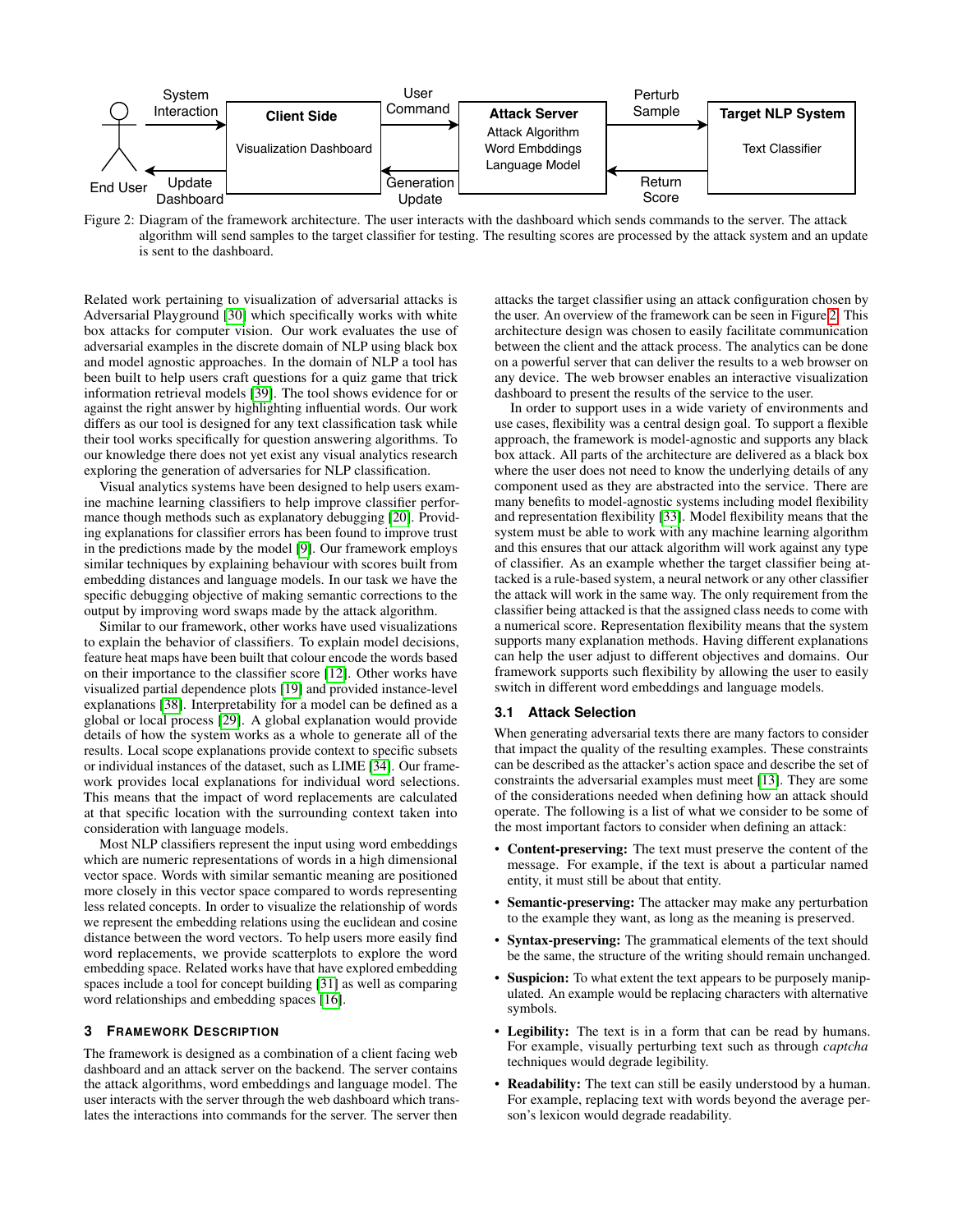The extent to which an attack matches the above criteria is often a subjective question and therefore is likely to be placed somewhere on a spectrum for each of these aspects. For example, spelling errors or poor grammar might increase suspicion but how much is uncertain as these could be considered legitimate mistakes. This could also possibly impair syntax, semantics or readability. Depending on the importance of the various constraints, different attack strategies need to be implemented. The framework is designed to allow the user to use many attacks types so that these constraints can be considered.

With all of these different constraints there might be multiple attack options to decide between when choosing an attack strategy. An attack agnostic framework makes comparing and switching between options more easy. It may be difficult to compare the effectiveness for two attacks such as a character-based versus word-based attack. With our attack-agnostic system, both options can be fed into the system and provided the same type of assessment. With the same representation used, a direct comparison becomes more easy. Additionally the flexibilities afforded by an attack-agnostic system offers the ability to switch between them more easily. During the same attack a user could switch attack strategies. The demonstration in this paper assumes that the resulting text must not be suspicious and so we use a word swapping approach. Semantics, syntax and content might be still be impaired; this is why the user is involved in making appropriate adjustments with the dashboard.

The attacks are implemented as a genetic algorithm which emulates the process of natural selection. This is done by iteratively building stronger generations of adversarial texts over time. The solutions evolve through crossover from parent reproduction and mutations of the text. The purpose of the mutations is to add diversity to the documents to more effectively explore the search space. Reproduction is used to increase the propagation of favourable outcomes and reduce the frequency of poor performing documents. The likelihood of each parent reproducing is determined by a fitness score. The fitness score is based on the output score generated from the target classifier we are attacking. The fitness score improves as the output score gets closer to the target class. The specific conditions for mutation and reproduction vary by attack strategy. The word swap approach demonstrated in this work is detailed in the use case section.

When an attack has been selected the user then chooses the evolutionary parameters including the number of generations, the population size and the word swap settings for how many nearest neighbours to return and a cutoff threshold based on the distance in the embedding space. With the attack chosen and parameters set the last step is to define the completion conditions. The completion conditions define at what point the system will stop attacking each document. Once any of the defined conditions have been met the evolutionary process will end and move on to the next document. If no conditions are met then by default the attack will continue until the maximum number of generations has been reached. The following is a list of completion conditions that can be set:

- Classifier Score: In situations where the text needs to reach a specific classification score such as passing through a filtering system. When the score passes this threshold such as negative to positive (above zero) the process will stop.
- Word Mover's Distance [\[21\]](#page-9-28): Can be used as a way to roughly approximate the overall extent of change between the current adversary and the original document.
- Duration: Once the attack has continued past a specified amount of time, end the attack after the next generation completes.
- Performance Acceleration: Once the rate of improvement in classifier score between generations drops past a specified threshold the attack ends.

<span id="page-3-0"></span>

Figure 3: The user can interact with the attack generation through guided word replacement, through direct editing, or by allowing the evolutionary attack to run automatically.

#### **3.2 Interaction Methods**

As the framework is built for black box evasion attacks, the attack process involves repeatedly sending slightly perturbed inputs until the target class is reached. For this reason an automated approach is virtually essential as it would be extremely time consuming for a human to repeatedly craft new inputs. Additionally, when humans test subjects are given the task of creating adversarial texts they have difficulty coming up with examples. When automated approaches were tested they were found to be much better at this task [\[35\]](#page-9-14).

However, while the algorithms are good at generating candidate solutions, they are unable to always make the best decisions. While humans cannot build examples easily they have a skillset complementary to the machine which is to easily select the best text among several options [\[35\]](#page-9-14). Therefore, while some form of automation is needed it is important to have the user involved in the process. The combination of both human and machine can outperform just the attack algorithm alone. Human intervention is also needed because of the complexities of human language. At least some user feedback is needed to guide the algorithms as context plays a large role in text analysis. Since word similarity is very dependent on the context of surrounding words we still need to rely on a human for final review. Adjustments are needed in situations where the classifier has chosen words that change the semantics of the text.

The assumption when working with word embeddings is that the nearest neighbours of the words will be the ones that are the most similar semantically. However this does not always ensure that true synonyms will be the nearest neighbours. For example, antonyms and hypernyms can be found close in the embedding space as they are used in similar contexts as the original word. In this work we prevent stop words from being swapped and filter the results through WordNet [\[27\]](#page-9-29) to check for antonyms close in the embedding space. These additions, however, do not guarantee nearest neighbours are truly similar. Even when words are proper synonyms, other challenges such as words with multiple meanings complicate the simple word swapping approach. It is for this reason that the attack has been integrated with a human-centered visual analytics dashboard to allow the user to make changes as needed. The automation of the attack algorithm needs to be combined with the subjective insights of a human user.

For these reasons the framework supports three methods of inter-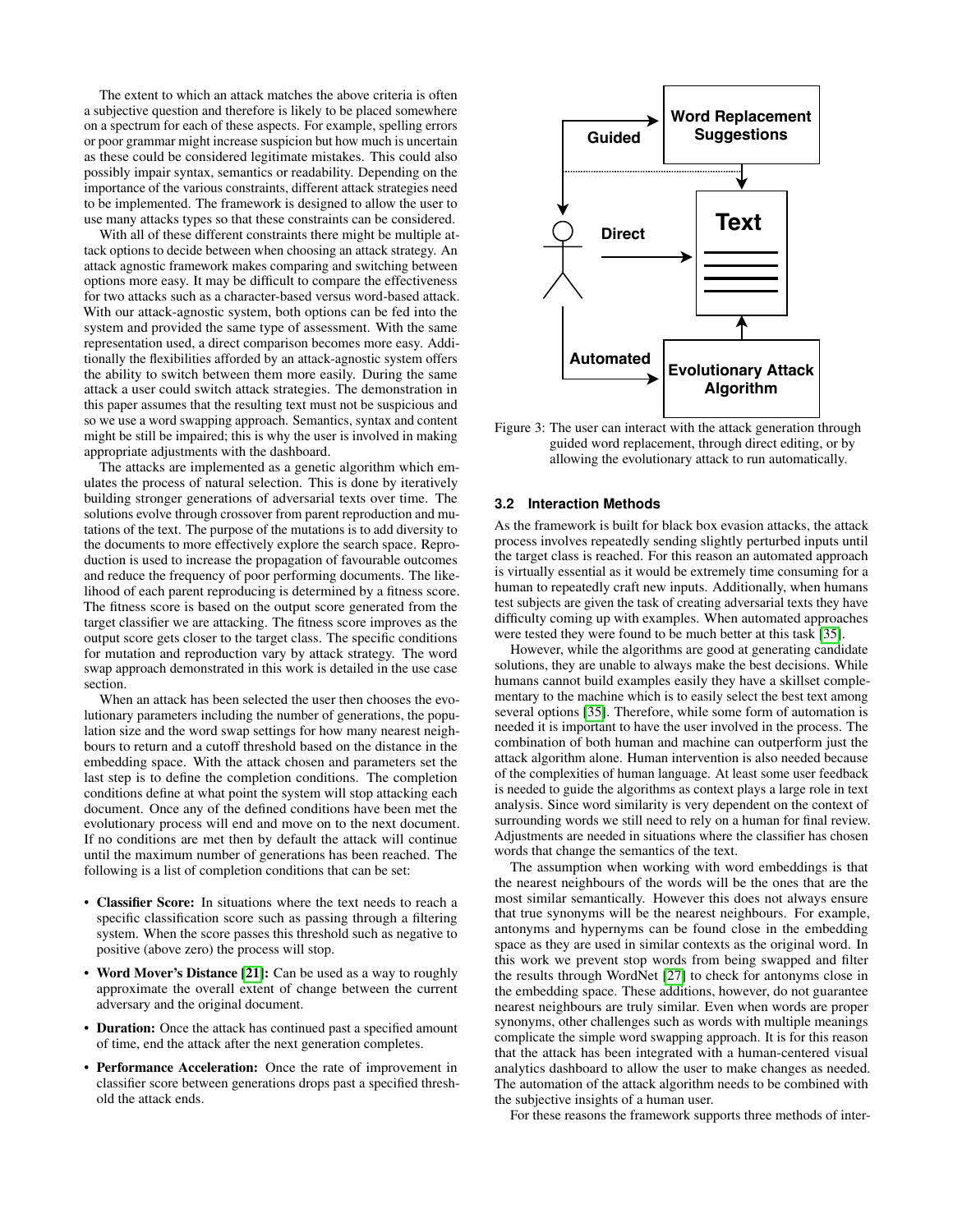action: using the evolutionary attack algorithm (automated), with nearest neighbour exploration (guided) and manually through the text form view (direct). These options can be seen in Figure [3.](#page-3-0) The suggested interaction order is to first run an automated evolutionary attack followed by guided scatterplot suggestions. If there are still issues with the text then the user can directly edit the text. The user is free to use any combination of these methods and in any order. The manual and guided interactions offer direct manipulation of the system without having to launch an entire attack. This can be useful to test a quick hypothesis or troubleshoot the system. The user can also begin another automated stage using the evolutionary attack using the current edits as a new starting position. To prevent the algorithm from simply switching back the words the user has changed, any words edited by the user are automatically locked. This lock prevents the algorithm from making any further changes to these words.

## **4 DASHBOARD DESCRIPTION**

The combination of an automated algorithm working together with a human analyst provides a good opportunity to use visual analytics to more easily integrate together the two parts. As seen in Figure [1](#page-0-0) the dashboard is organized into seven parts. All of these components are connected together in a single linked visualization dashboard. Across the top is the attack configuration settings (A). Below this the line chart (B) tracks the score of the classifier or any other completion condition. Below this an interactive table logs progress and enables the loading of previous snapshots (C). The center displays the adversarial (D) and original (E) documents. On the right is the scatterplot view (F) for selecting word replacements. Manual word replacements can be done with the input field (G). When an attack has been started, the algorithm iterates through all of the generations and provides an update after each generation is complete. The best example from each generation is known as the *elite* and is used to represent the progress of the attack. The server updates the dashboard with this elite. The document view, the linechart and the event log are updated for each generation in real time as the attack progresses.

#### **4.1 Document View**

The document view shows the current state of the adversarial example (Figure [1D](#page-0-0)) as well as the original text (Figure [1E](#page-0-0)). While the attack algorithm is running, this view is updated to display the best example (elite) from each generation. Once the attack algorithm has been completed, the final adversary is presented to the user. The words within the adversarial document can be visually encoded according to several objectives: classifier score influence, word selection probability or semantic quality.

The words that have been changed between the original and adversary are coloured blue in the original document for quick identification. An older design also coloured the swapped words in the adversary text. This however would add an additional colour element to the adversary document encodings described below which would likely be overwhelming for a user. For this reason we decided to have the same position for each word within the adversarial and original texts linked together. When the user hovers over each word, both words in that same position are highlighted. This allows the user to easily orient themselves with the same word position in both texts at once

The score encoding shows the impact the words have on the classifier score. The score is calculated for every word by replacing each word with the word's nearest neighbour in the embedding space. The document is scored before and after the word has been swapped. The final score is the difference in score from the first word and the new swapped word. For example, if the current word is 'bad', the nearest neighbour 'terrible' is put in that position instead. Two instances of the document are then scored, one for 'bad' and once

<span id="page-4-0"></span>Clearly is not a very good movie and I would certainly not recommend it. It is one of the most abysmal movies that I have ever seen . The acting is bad and the story is terrible . Overall it was pretty boring and a huge surprise

(A) Classifier score importance as text opacity.

Clearly is not a very good movie and I would certainly not recommend it . It is one of the most abysmal movies that I have ever seen . The acting is bad and the story is terrible . Overall it was pretty boring and a huge surprise

(B) Word selection probability as background color.

Clearly is not a very good movie and I would certainly not recommend it. It is one of the most abysmal movies that I have ever seen. The acting is bad and the story is terrible . Overall it was pretty boring and a huge surprise

(C) Language model score as text color.

This is not a very good movie and I would definitely not recommend it . It is one of the most awful movies that I have ever seen . The acting is bad and the story is terrible . Overall it was very boring and a big disappointment

(D) Original document with swapped words colored blue.

Figure 4: Document view encoding options. The scoring options (A-C) can be paired with the original document (D).

as 'terrible'. The difference in scores is kept and are represented as the opacity of the original word. This comparison provides a rough approximation as to the importance of each word and lets the user easily spot good candidates for score improvements. If the swap improved the score it would be given a higher opacity and a reduced score would have a lower opacity. As seen Figure [4A](#page-4-0), words such as 'Clearly' and 'certainly' would be good candidates whereas words such as 'acting' and 'story' would not.

The word selection encoding represents the probability of each word being chosen by the attack algorithm. This is based on a count of how many nearest neighbours each word has. This is calculated as the number of words nearby in the embedding space within the threshold specified by the user. The number of nearby words is converted to a probability based on the relative word counts of the other words in the document. Words that share a similar meaning to many other words are likely to have a much higher count than more unusual words. This view can enable a user to quickly see which words are more likely to have suitable replacement suggestions available by the system without having to load the scatterplot for each word. The background colour of the text is used to represent the probability using the Viridis blue-yellow color scale. Words with a higher probability are given a more yellow (brighter) background colour. As seen in Figure [4B](#page-4-0), 'very' has many options, 'recommend' has some options and 'acting' has very few.

The last document view option is the semantic perspective that visually encodes the words according to their probability score from a language model. This view can be used when the user wants to improve the semantics of the text. Each word is processed by the language model with its surrounding context to determine a probability score that reflects how appropriate each word is in that spot.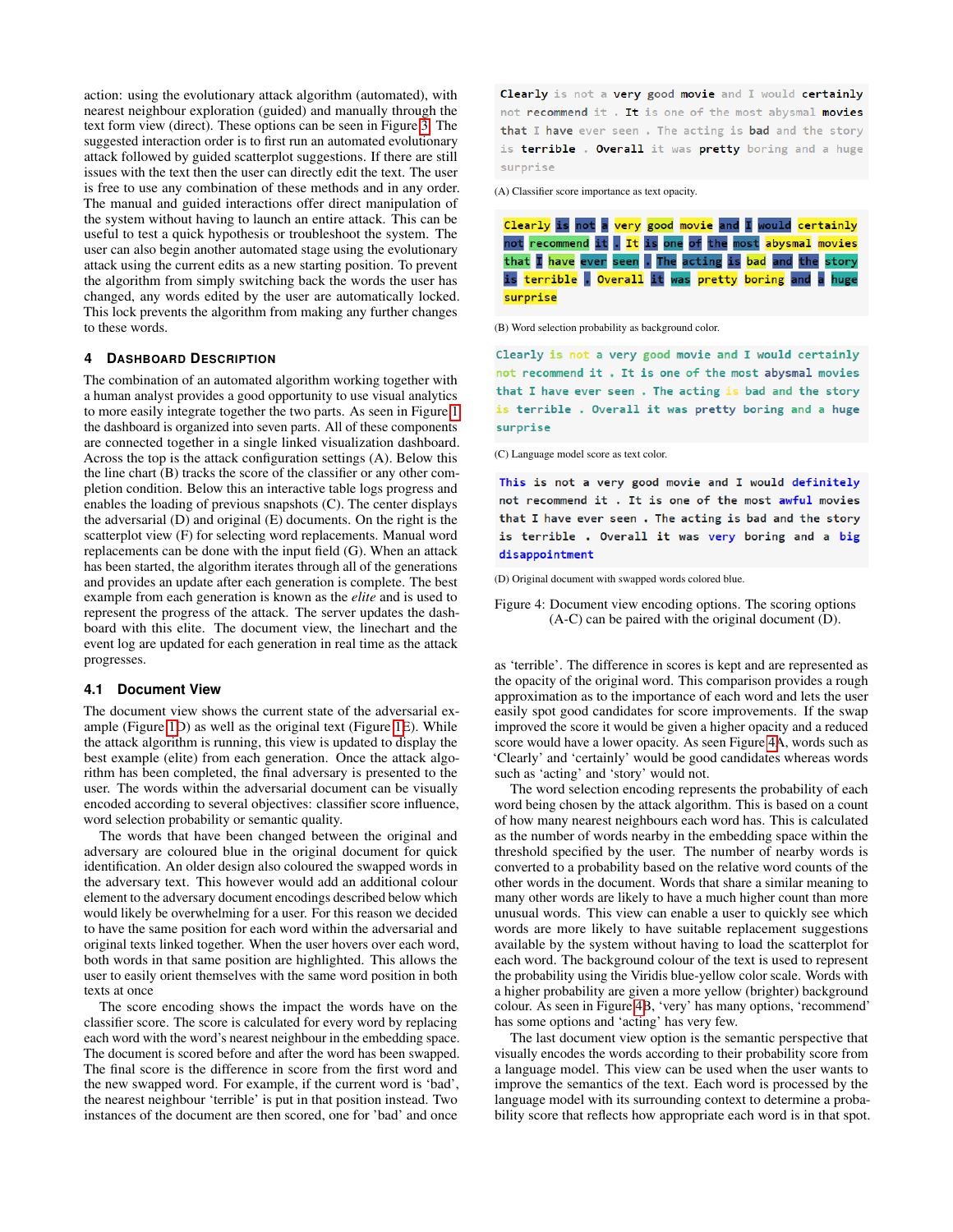This view can help a user identify words that are not appropriate for the sentence and that need to be changed. The brightness of the text colour is used to represent the semantic score. Here, lower semantic score is more blue, which through luminance contrast with the background drives attention to words that are better candidates for editing. As seen in Figure [4C](#page-4-0), the majority of the words have an average score and the word 'abysmal' is one of the least appropriate.

The user can choose to represent one or any combination of these encodings at any time. Once the word encodings have been calculated the user can begin to select individual words to swap. The user can activate any word from the text by clicking on it. This word now appears in the top right corner of the dashboard and the word replacement view is activated with this word which is described further in the next subsection. To help the user easily identify the selected word within the text, the selected word is given a dark background within the document text. Whenever the user swaps a word the document view is updated. Each word in the text is again scored by the classifier and then the encodings are updated.

## <span id="page-5-0"></span>**4.2 Word Replacements**

The word replacement section is the right side of the dashboard and is where the user can choose word replacements with either the scatterplot suggestions (Figure [1F](#page-0-0)) or manually with the text field (Figure [1G](#page-0-0)). The scatterplot view is used as a guided interaction to help users more easily identify suitable word replacements. The purpose of the scatterplot is to see what would happen if any of the nearest neighbour candidates was chosen to replace the current word in the adversarial text instead. This enables the user to quickly find any appropriate replacements for the current word selected.

When a user selects a word the attack server retrieves all of the nearest neighbours of that word within the defined distance threshold by using the word embedding space. For each of the nearest neighbours three scores are computed: a classifier score from the model we are attacking, a probability from our language model and a similarity score. The classifier score is calculated as the difference in score between this word and the original word (the word that was clicked on). These score encodings function the same way as classifier scores in the document view. That is, each word is compared to the current word in the text by replacing it in the document and running it through the classifier. The embedding space similarity score for each candidate word is computed based on the embedding distance to the current word in the text. The similarity scores range from 0 to 1 and our implementation is based on the Euclidean distance in the Google News corpus word2vec embedding [\[26\]](#page-9-30). Larger numbers indicate more similarity between this word and the current word. The language model probability scores are compared between all the replacement candidates. For the language model we use the Google 1 billion words model [\[8\]](#page-9-31). Words that fit most appropriately in the surrounding context will have larger scores than those that do not. The scores are normalized between the range of 0 and 1.

Once all of the words have been retrieved and their scores computed, they are placed on the scatterplot. The x-axis plots the similarity score and the y-axis plots the language model probabilities. The axis for both of the scatterplot features starts at zero and increases towards one. This means words near the origin are the least desirable for both features. Farther out upwards and towards the right improves the semantic score and the similarity of the words respectively. The colour brightness of the words is encoded with the classifier scores using the d3 plasma blue to yellow color scale. With all three features considered, a user would ideally find bright words in the top right corner indicating similar words that fit the context and that also boost classifier performance. When a suitable word is found the user can click on that word to use it as a replacement. The new selected word now takes the place of the old one and the document view updates.

An alternative design considered was giving the user the flexibility to choose which features to plot on the scatterplot axes. For example, the change to the model score could be combined with one of the other semantic features. We choose to keep the model scores as colour only to keep the design and use of the interface simple. Since the primary objective of the user is to improve semantics we believe that this extra option was not worth the increased complexity. Additionally, keeping both positional encodings focused on semantics provides a clear distinction between the choice impact on semantics versus adversarial performance.

Examples of scatterplots can be seen in Figure [5.](#page-6-0) For 'awful' [\(5-](#page-6-0)left) both the words 'terrible' and 'horrible' would be decent replacement options. They do however, reduce the classifier score which may render the options unusable if the classifier score is near the decision boundary. The options for 'disappointment' [\(5-](#page-6-0)right) are more disappointing as there are no clear winning candidates within the top right quadrant.

The other human intervention method is to manually edit the text directly by using the text form that allows the user to edit the underlying text directly. The user may want to make manual edits if the word they want to use as a replacement is not suggested in the scatterplot. Even if a word is in the scatterplot the exact version may not be appropriate and they may want to take a word and make some small adjustments such as editing the prefix or suffix of a word to more appropriately match the surrounding text. For instance the use may wish to make adjustments for issues such as proper word tense or switching between singular and plural versions of a word. In these situations the user types in the desired word replacement into the text box and clicks the swap word button. This achieves the same end as clicking a word in the scatterplot.

## **4.3 Event Log**

The event log (Figure [1C](#page-0-0)) is an interactive data table that records every action made by both the user and the attack algorithm. For the algorithm, an update is sent after every evolutionary generation has completed. For the user, any word replacements either by manual text edits or word swaps with the scatterplot view are added to the table. For each action the following are recorded and stored in the table: a timestamp, an event description, the total swap count, the word mover's distance (WMD) [\[21\]](#page-9-28) relative to the original document, and the score from the classifier. Each table column can be sorted by clicking on the column header. The event log enables the user to review the impact on the document by sorting over time, interaction type or changes on the text (swaps, WMD, score).

When using non-linear classifiers, the user may wish to step through several interactions in a sequence to see if subsequent choices impact past decisions. If a user wishes to revert any changes done they can do so through the data table log. By clicking on any entry in the table they can return to this snapshot. This allows users to easily revert back to previous decisions, allowing for non-permanent interactions. This can more easily facilitate what if analysis by the user where they may wish to explore different options.

#### **5 USE CASES**

In this section we demonstrate an implementation of the attack algorithm and the process involved in adjusting an adversarial text using the dashboard. The end objective of the attack is to take a document which in this case is a negative movie review and convert this to a positive review without changing the semantics of the text. Since the review was originally negative, a human reading the review should still believe the review is negative even after it becomes classified positive by the machine learning model. The attack algorithm implemented in this work is based on an existing word swapping attack [\[6\]](#page-9-6). For our evolutionary attack algorithm the mutations occur as words swaps for semantically similar words based on a word2vec embedding from the Google News corpus [\[26\]](#page-9-30).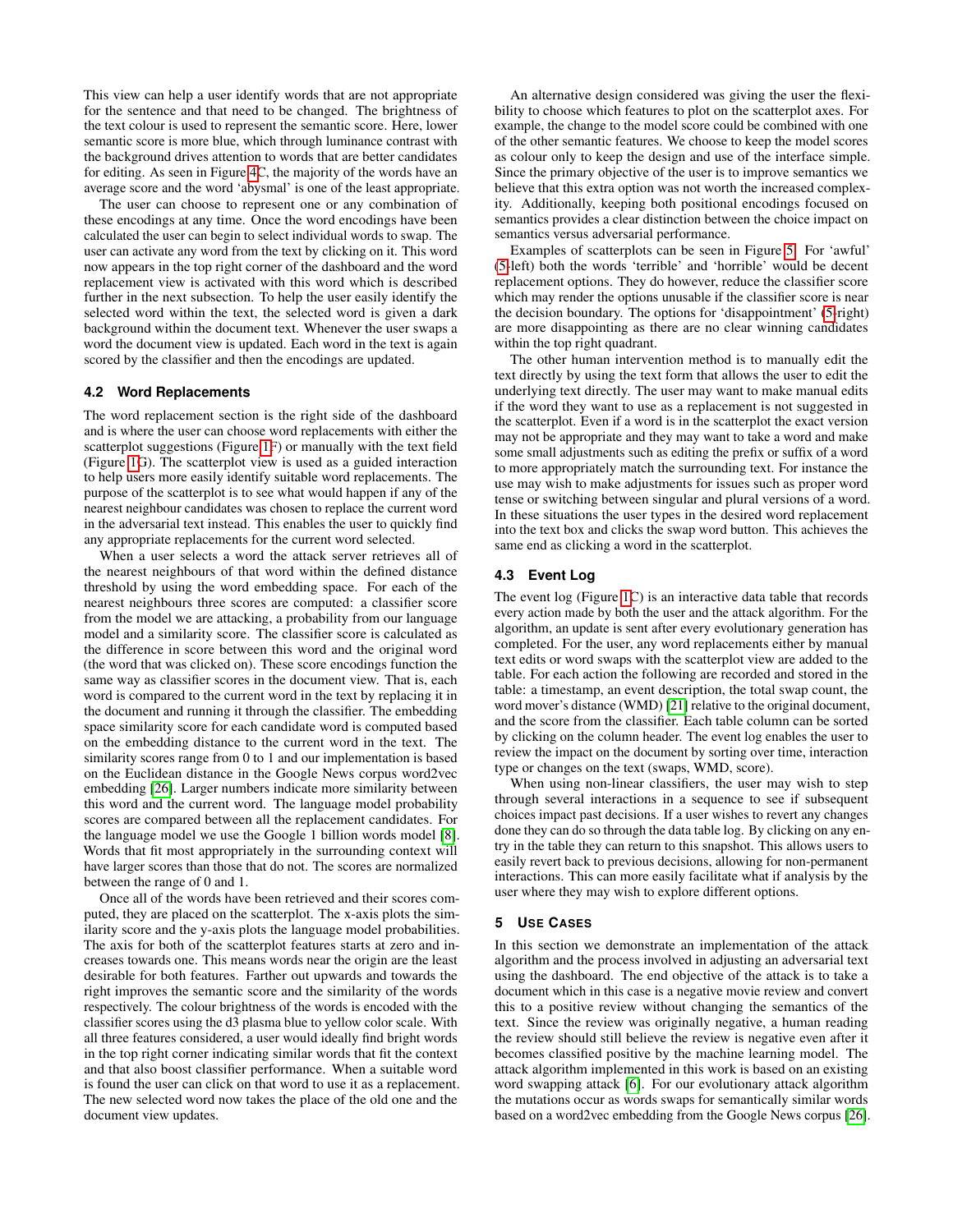<span id="page-6-0"></span>

Figure 5: Two example scatterplots of word replacement options. Y-axis plots probability from a language model, x-axis plots similarity score based on word embedding distance, and hue encodes change in classifier score. Left: replacement suggestions for the word 'awful'. Right: replacement suggestions for the word 'disappointment'.

Nearest neighbour lists are built for each word in the document with a cut off over a specified distance in the embedding space. The more neighbours a word has under the specified threshold the more likely it will be chosen as the mutation. Reproduction is implemented as crossovers involving two parents with a child randomly receiving half of the words from each parent.

#### **5.1 Adversarial Dataset Building**

In this example the user wishes to construct adversarial examples in order to experiment with adversarial training [\[14\]](#page-9-10). With adversarial training the classifier is trained on adversarial examples in order to increase robustness against them. By using the attack algorithm alone the user might be training the model on adversaries that were actually not semantically similar to the original. This would mean training would be done on improper adversarial examples so the results would not be as effective. By making corrections to the texts with poor semantics, the training set quality for the adversarial training can be improved.

To start the user selects the classifier score threshold as the completion constraint. For our scenario the objective is to achieve a score of at least 0 (neutral). The user then generates many adversarial examples using different documents as the starting point, thus building a diverse set of adversarial examples. With an adversarial dataset built, the user needs to select which data records to investigate.

Figure [6](#page-7-0) shows an example of a data table which lists all the generated adversaries. Options included in the table include the final word mover's distance (WMD) [\[21\]](#page-9-28) of each document, the percentage of original words remaining and the average and minimum semantic scores of word swaps using the language model. A summary score can be defined to combine metrics in order to help users prioritize edits. In this instance it is the product of the original words remaining and the average and minimum swap scores. A higher percentage is desirable for each category so a smaller product indicates a text with more potential corrections to be made. The user chooses the example with the smallest summary score which opens the document in the interactive dashboard (Figure [1\)](#page-0-0).

With a specific record now chosen the user will begin to examine the text and improve the semantics. The adversarial text chosen had successfully switched classes from negative to positive. The user now wants to confirm that the example is truly similar semantically to the original. To quickly check for poor word substitutes that have been made, the user selects the language model encoding in

the document view. As seen in Figure [4C](#page-4-0) the user sees that the word 'abysmal' which replaced 'awful' has been identified as a word with a poor language model score. The user also sees another replacement they wish to fix: 'disappointment' has been replaced by 'surprise'. The user feels that there are more appropriate substitutes for these words. As discussed in Section [4.2,](#page-5-0) the user selects both of these words within the document view and the results can be seen in Figure [5.](#page-6-0) The user chooses replacement words and repeats the process for each word they wish to correct. When the user does not wish to use any of the suggested replacements they insert their own word manually via the text field. In instances where the user is unsatisfied with the change in scores, they can revert back to the previous snapshot using the event log.

The user continues to search for other words in the adversary to replace until all the poor semantic words have been fixed. The user has noticed that the classifier score has dropped beyond the threshold needed. They could launch another evolutionary attack or make changes themselves. Since the score only needs a slight upgrade they decide to fix it themselves. They search for the best opportunity for score changes by enabling the performance encoding to find words that have replacements that can improve the score. They also add the word selection probability encoding to find words that are likely to have replacements. This can be seen in Figure [7.](#page-7-1) They find the word 'movie' has a good opportunity to increase the classifier score (high opacity) and has many suitable replacements (bright colour). They then repeat the process of looking for replacements in the scatterplots. When the adversary has been fixed they can continue to search through other adversaries, returning to the data table in Figure [6](#page-7-0) and prioritize based on the summary scores.

#### **5.2 Attack Algorithm Adjustments**

The dashboard can also be used as a way to review the attack process of the evolutionary algorithm. If used in this way the dashboard can be used as a troubleshooting tool to help debug errors or better optimize the attack results. To do this the user can change the encoding option in the document view to the word selection probability. This will visualize the influence of each word during the attack to provide the user a better understanding of how the attack chooses which words to perturb. The development of the attack example can be reviewed after each evolution by looking at each generation of the attack using the event log. By stepping through each stage the user can see which words are being replaced at any time in the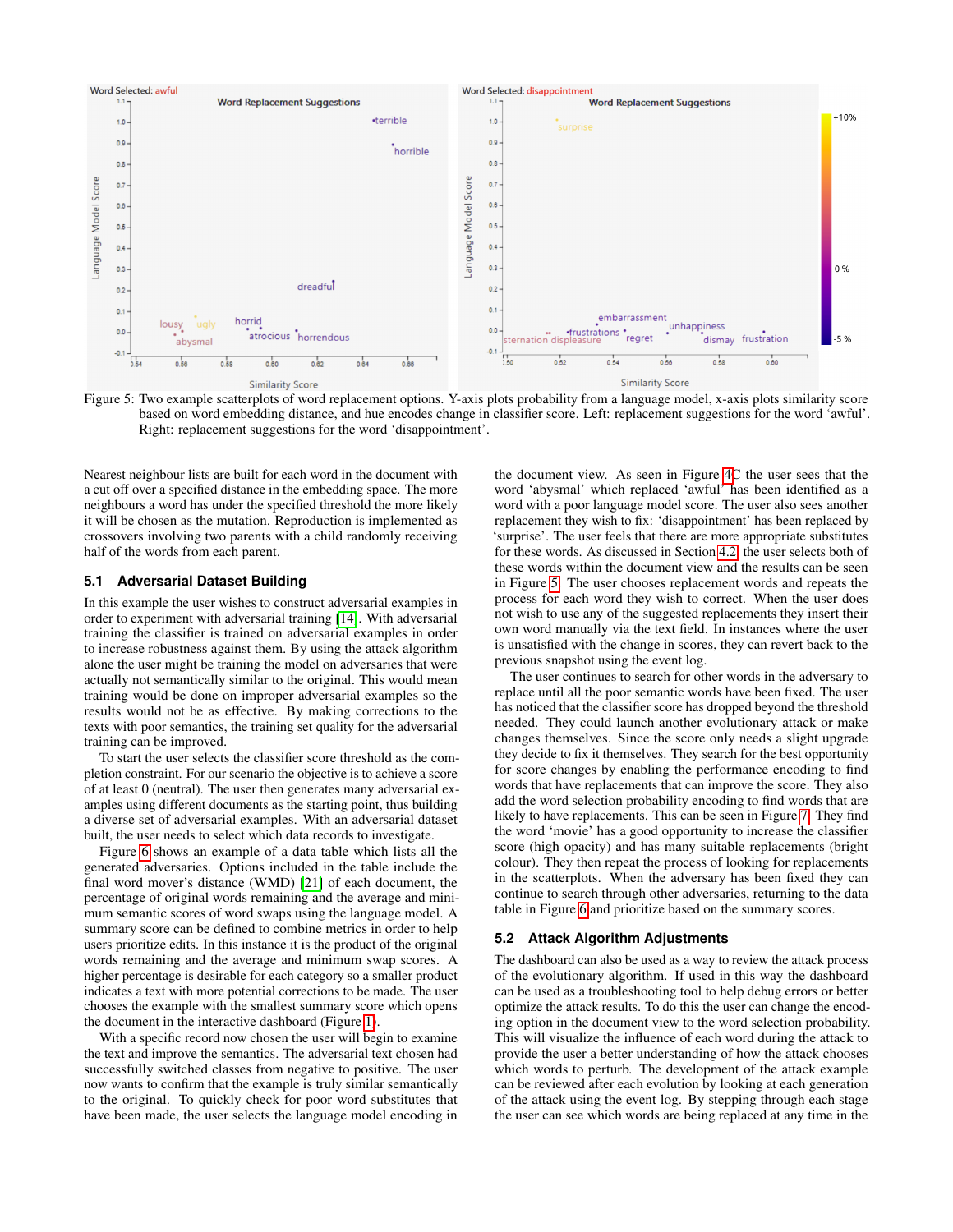<span id="page-7-0"></span>

| Original<br><b>Score</b> | îŧ. | <b>Adversary</b><br><b>Score</b> | îl | <b>Score</b><br><b>Difference</b><br>-T-L | <b>Word Mover's</b><br><b>Distance</b><br>T I | Original<br>Words<br>TJ. | Average<br>IT L<br><b>Swap Score</b> | <b>Min Swap</b><br>Λļ<br><b>Score</b> | $\uparrow \downarrow$<br><b>Summary</b> |
|--------------------------|-----|----------------------------------|----|-------------------------------------------|-----------------------------------------------|--------------------------|--------------------------------------|---------------------------------------|-----------------------------------------|
| 99%                      |     | 95%                              |    | 194%                                      | 0.214                                         | 66%                      | 29%                                  | 7%                                    | 0.01                                    |
| 33%                      |     | 94%                              |    | 108%                                      | 0.142                                         | 69%                      | 21%                                  | 12%                                   | 0.02                                    |
| 68%                      |     | 92%                              |    | 161%                                      | 0.094                                         | 71%                      | 19%                                  | 22%                                   | 0.03                                    |

Figure 6: A data table lists each of the adversarial texts generated. Users can choose which text to edit based on metrics such as word mover's distance, the number of words swapped and the language model scores of the word swaps.

## <span id="page-7-1"></span>**Adversarial Document**

| <b>Clearly</b> is not a very good movie and I would certainly |
|---------------------------------------------------------------|
| not recommend it. It is one of the most abysmal movies        |
| that I have ever seen . The acting is bad and the story       |
| is terrible . Overall it was pretty boring and a huge         |
| surprise                                                      |

Figure 7: Adversarial document view with multiple encodings. Background brightness is word selection probability and text opacity is classifier score importance.

attack. The user can jump to a snapshot in the event log and bring up the document view.

In this example the user wants to troubleshoot the attack algorithm. Specifically they want to know why the word 'It' has a high selection chance. As seen in Figure [7](#page-7-1) line 2, the user observes that the selection probability for the word 'It' is very high which they find strange as they thought it was added to the list of stop words to ignore. The stop list is used for words in which there are no conceivable replacements as the word is uncommon or has no synonyms of any form. The user notices that other instances of the word 'it' in this document were scored much lower, but then realizes that this one was at the start of the sentence so it was capitalized. This capitalized version of the word was not part of the stop list. To fix this issue the user now adds this specific version of the word to the stop list. Alternatively they could make the stop list case insensitive.

To improve the attack performance the user can look for words that have large discrepancies between the classifier score influence and the word selection probability. That is, the user can look for words that have selection probabilities that do not properly reflect their importance to the classification. As an example in Figure [7](#page-7-1) bright, bold words are important to the score and likely to be changed. Faded dark words are unimportant and unlikely to be chosen. These are optimal conditions for the attack. However the word 'acting' (line 3) is not important due to the low opacity but is likely to be modified due to the bright colouring. The user therefore might want to prevent this word from being modified and instead give greater emphasis to words such as 'boring' (line 4) that are important (high opacity) but are not likely to be chosen (dark colour). This re-weighting of the evolutionary process can help the attack more quickly converge to better results.

## **5.3 Robustness Testing**

Another use of the framework is to compare the robustness of different classifiers. In this example the user tests three different classifiers by running the attack algorithm for each one and comparing the differences. The attack algorithm runs 10 generations for each record. The user is assessing how feasible it is for our attack to generate adversaries and to what extent each document is changed.

The data we use to demonstrate the attacks is the IMDB sentiment analysis dataset [\[25\]](#page-9-32). This dataset has 50,000 movie reviews that are evenly split between negative and positive classes. Each review

is scored out of 10 by a human reviewer. The review is negative if the score is less than or equal to 4 and positive if the score is greater than or equal to 7. Neutral reviews are not available in the dataset. We test three different classifiers: VADER, a LSTM and ULMFiT.

VADER [\[18\]](#page-9-33) is a sentiment analysis classifier that uses a rules based approach built with a human curated lexicon of words. Each word placed on a spectrum from negative to positive. The LSTM is our implementation of an average performing deep learning classifier. The ULMFiT classifier [\[17\]](#page-9-34) is a transfer learning method which was trained on the IMDB dataset [\[25\]](#page-9-32). As a baseline comparison between the models, we run the classifiers through the entire dataset without any adversarial testing. VADER scores 59%, the LSTM scores 84% and ULMFiT scores 95.4% (the highest accuracy of all existing works published on the dataset [\[2\]](#page-9-1)).

As see in Figure [8,](#page-8-0) for the results of the attack we measure word mover's distance, word swaps and sentiment improvement. The word mover's distance is the difference between the final adversary at generation 10 and the original document. The word swap is the percentage of words replaced between the final adversary and the original. The sentiment improvement is the difference in classifier score between the original and final adversary. Scores from all classifiers are normalized in a range from -1.0 (100% negative) to 1.0 (100% positive) with a score of 0 considered a neutral score. As an example a change from negative sentiment (-0.50) to positive (+0.25) would be a change of 75%. All the scores presented are the averages across all the records attacked. A more robust model will require a larger word mover's distance and more swapped words to reach the same classifier score as a weaker model. A more robust model would also have a smaller classifier score improvement.

The ULMFiT classifier is the most robust because it had the largest word mover's distance and highest word swap percentage. VADER had the least robust performance as very little perturbation needs to be done in order to trick the classifier. As little as 5% of the words can be swapped with VADER compared to over 20% for ULMFiT, the word mover's distance is also more than triple for ULMFiT (0.289) compared to VADER (0.091). These results exemplify the importance of human edits for more robust models. Since a more robust model changes the documents more, there is a greater number of potential edits in need of fixing. These tests also demonstrate that new attack strategies are needed to effectively attack the more complex models. In addition to these robustness tests, another type of model assessment can be to compare different attack strategies against the same classifier in order to choose the best attack for further evaluation.

#### **6 DISCUSSION AND FUTURE WORK**

In this work we have presented a visual analytics framework that helps users build adversarial text examples. While we have demonstrated that the framework can craft adversaries, there are many possible extensions and directions for future work. Most importantly the system will undergo a more formal evaluation in which both quantitative and qualitative aspects of the work can be assessed.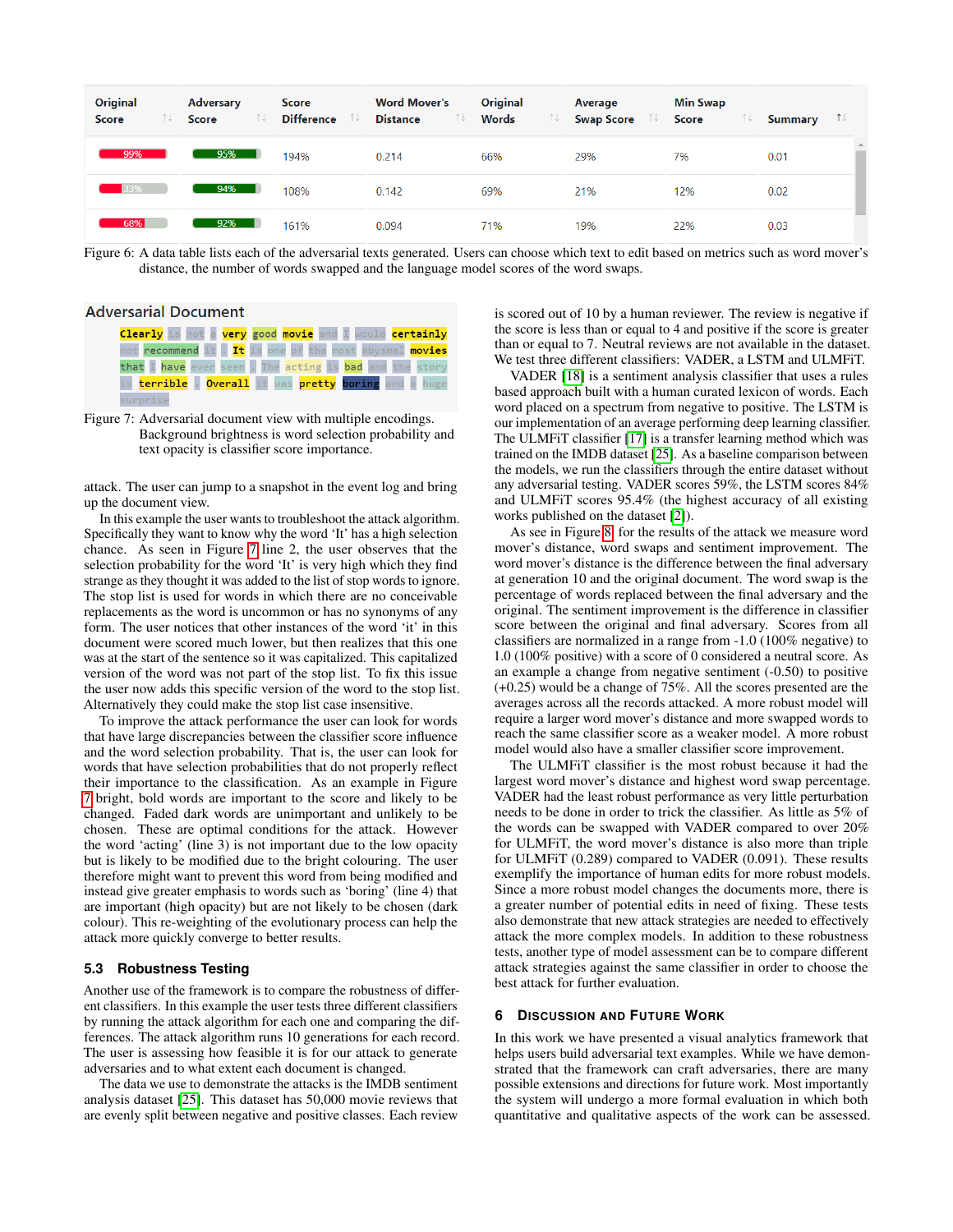<span id="page-8-0"></span>

Figure 8: Robustness evaluation between classifiers on the IMDB dataset [\[25\]](#page-9-32) each attacked for 10 generations. Left: Average word mover's distance between original and adversarial documents. Center: Average percentage of word swapped between original and adversary. Right: Average improvement in classifier score between original and adversary.

In this section we discuss some limitations and extensions of our approach as well as evaluation and other potential future work.

#### **6.1 Limitations**

The framework assumes we have unlimited access to the NLP classifier we are attacking. This may not always be the case if for example, an online service has a maximum attempt lockout precaution or interprets our repeated queries as a denial of service attack. Mitigation techniques could include rate limiting our requests over time, a distributed attack, or slowly building a surrogate model that emulates the online system. With a surrogate model made the attack can continue indefinitely in an offline setting.

The visual encodings used for the words are done by querying the classifier with each word to measure the influence of swapping each word. When attacking a non-linear model, if any word is changed it can influence the results of any other subsequent changes. Therefore each word must be reevaluated after any modification. This becomes increasingly computationally expensive as we increase the number of words in the text. Some methods to mitigate this issue could include filtering unimportant words, intelligent prefetching, or only encoding words upon user request.

## **6.2 Evaluation**

The robustness testing use case was a quantitative way of assessing our proposed framework. However such calculations cannot be made as easily for more subjective matters such as text quality or model interpretability. This means that qualitative assessments in the form of user studies would also have to be done. Methods of quantifying machine learning explanations have been considered in the evaluation of the XAI framework [\[4\]](#page-9-35). Methods have been suggested for developing a "goodness scale" using a 7-point Likert scale to assess factors such as plausibility, usefulness, clarity, causality, completeness, applicability, contrast and local as well as global observability.

For our future work we plan on conducting user studies through a method such as Amazon Mechanical Turk [\[1\]](#page-9-36). Subjects would be provided samples of output from the attack algorithm after a set number of generations or the attack algorithm results plus edits made by a human reviewer. The subjects would be asked to rate the semantic quality of the texts. With ratings for both automation alone and human combined with machine we can compare the difference in ratings to assess the impact of human involvement in the generation process.

## **6.3 Framework Extensions**

An extension to the views could include a filter to remove options such as different parts of speech, word tenses, or proper nouns. This could let a user more quickly find a suitable word replacement. Another area for future work is the use of contextual word embeddings [\[32\]](#page-9-37) that could provide more appropriate nearest neighbour

by considering the local context of the word within the text. An extension to the current evolutionary algorithm can include a usersteerable stage of speculative execution [\[11\]](#page-9-38). This extension would track the quality of the text and will interrupt the process if a quality metric degrades past a certain threshold. At that point the system could present to the user various previews of new generations to allow the user to select the best path forward.

Other potential future work involves defensive measures for adversarial texts. The framework can be extended to test various defense strategies to help strengthen the models against adversarial examples. Most research on adversarial defense has been for computer vision and as discussed previously computer vision techniques do not often transition well to the discrete space of NLP. Some recent works however have evaluated methods for adversaries using sequential data [\[36\]](#page-9-39). These techniques were tested for cybersecurity and not NLP but their use of sequential methods could prove promising for NLP defense. As future work our system could test methods such as these and incorporate some auto machine learning techniques to search for optimal parameter settings. These suggestions can be added to the system for directing the user in choosing the best defensive measures against the attacks crafted by the user.

#### **7 CONCLUSION**

In this work we propose a framework that extends existing evolutionary attack strategies to be used with a visual analytics dashboard. As automated attack systems often degrade document semantics, the dashboard helps users make corrections to the texts. The framework is a black box and model-agnostic system so that it can work with any classifier that provides an output score. To start the user chooses an attack algorithm that perturbs each text over a set of generations which can be viewed in real time. Once a set of adversaries has been built the user can make corrections manually or via suggestions by the system. The suggestions are made by visually encoding the documents and providing replacement options in the scatterplot. The scatterplot displays choices based on a similarity score using word embeddings, semantic scores with a language model and the change to the classifer score. We demonstrate an implementation of the framework using a word swapping attack for sentiment analysis. Use cases describe the process of making corrections to text semantics, troubleshooting an attack algorithm and evaluating the robustness of various classifiers. This work is a first step towards further research integrating visual analytics with adversarial machine learning to encourage the exploration of robustness and interpretability techniques.

#### **ACKNOWLEDGEMENTS**

This research was supported by the Communications Security Establishment, the government of Canada's national cryptologic agency and the Natural Sciences and Engineering Research Council of Canada (NSERC).